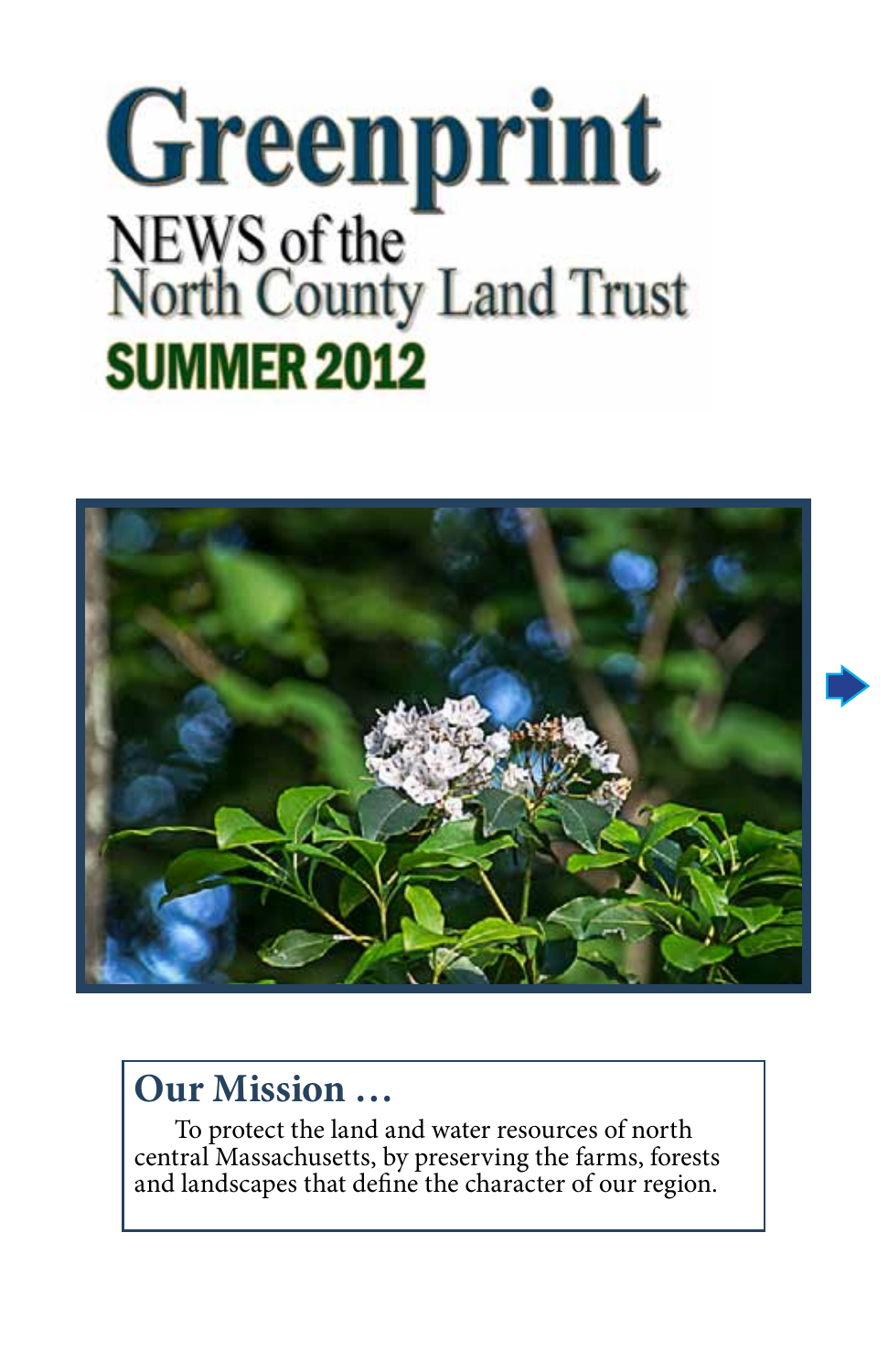#### NCLT Continues Environmental Ed. Program at Fitchburg's Longsjo Middle School

With funding from the **Ansin Foundation** and the help of old and new partners, NCLT completed another successful Fitchburg Environmental Education Program during the 2012-2013 school year. This program served 126 5th graders at Longsjo Middle School, providing experiential, hands-on science instruction during the fall and spring. Field trips were an important part of the program. Students had the opportunity to learn new things in familiar environments, including the Nashua River and NCLT's own Crocker Conservation Area, both within walking distance of the school.



Longsjo Middle School students explored the Nashua River for critters (macro-invertebrates) which they learned to identify by observing them under a microscope.

Our new Environmental Education partner this year is **Applewild School**, whose 8th grade students mentored Longsjo Middle School 5th graders. We want to thank the continued participation of our loyal partners, **Massachusetts Audubon Society** and the **Nashua River Watershed Association**



Applewild and Longsjo Middle School students worked together, making careful observations of natural objects and writing detailed descriptions of them.

#### NCLT Provides New Environmental Education Programs for 3rd graders in Gardner and Hubbardston

For the first time this year, NCLT provided environmental education programs to elementary schools in Gardner and Hubbardston. The programs were funded by a grant from the **Gardner Cultural Council** and a private donor in Hubbardston; they served 70 students in Gardner's Helen Mae Sauter Elementary School and 64 students in the Hubbardston Center School. Led by NCLT's ence programs encourage students to see, feel and experience what it's like to be a woodlands creature.

A Hubbardston 3rd grader demonstrates that owls have HUGE eyes for the size of their skulls. Many of the students completed their study of Barred Owls by participating in an evening "Owl Prowl" with their families on NCLT's **Underwood Road Conservation Area** in Hubbardston.



#### NCLT Continues Successful Nature Walks in Fitchburg, Gardner, Hubbardston and Leominster

In the past year, NCLT and our partner, Mass. Audubon Society organized 22 hikes on 6 conservation areas in Fitchburg, Gardner, Hubbardston and Leominster. More than 175 people enjoyed these guided hikes on NCLT and Audubon conservation areas. The Fitchburg hikes were supported by a grant from the **Fitchburg Cultural Council**.



More than 70 people attended the "Owl Prowl" at NCLT's **Underwood Road Conservation Area i**n May. Hikers included 3rd graders from the Hubbardston Center School who learned about Barred Owls in NCLT's Environmental Education Program.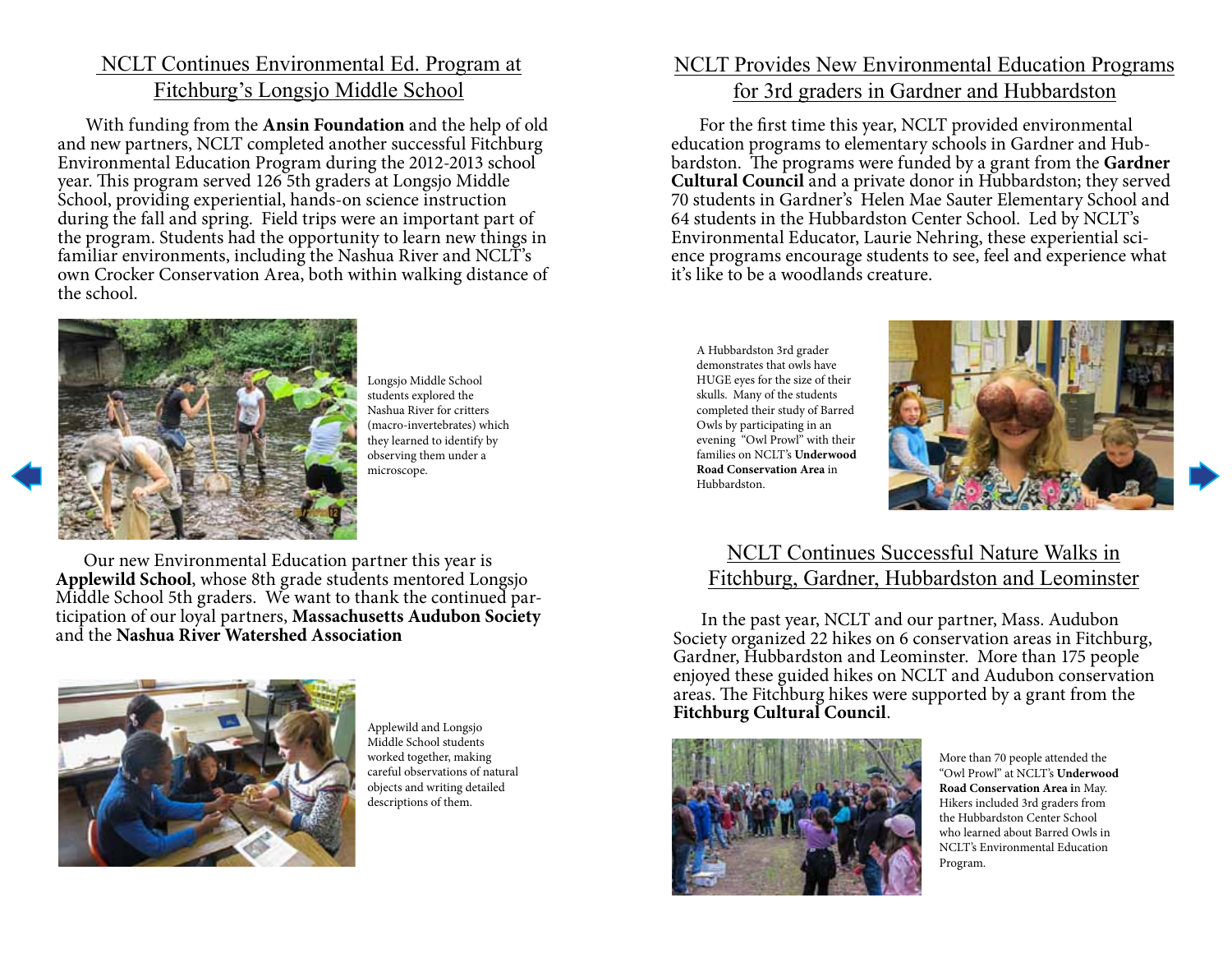## NCLT and our Partners Advance Land Conservation Projects in the Region



NCLT and Conservation-Minded Landowners help Gardner Conserve 122 Acres on the Otter River.

They may not look like conservationists, but Patricia Smith and Mary Jane Rodecki have proven that they are. Patricia and Mary Jane are sisters who grew up in a small house set on 122 acres on the Otter River in Gardner. This month, in a project facilitated by NCLT, with funding from a state Water Supply Protection grant and a federal Forest Legacy grant, the land owned by the sisters and their family for 100 years will become the **Cummings Otter River Conservation Area**, owned by the City of Gardner. NCLT wishes to thank the landowners for conserving their land and the City of Gardner for its patience and assistance in seeing this project to a successful conclusion.

#### Quabbin to Wachusett Forest Legacy Project Ranked No. 2 in the Country

It's not easy to conserve an entire landscape, but the Quabbin Reservoir to Wachusett Mountain Forest Legacy project is now one step closer to being funded. "Q2W" was submitted for funding by NCLT and our conservation partners last year. This year, Q2W was ranked no. 2 in the nation, in a competition of 69 projects submitted by 48 states to the federal Forest Legacy grant program. This project would conserve 3,275 acres of watershed land in 6 communities. While funding depends on Congress's passage of the federal budget, we are hopeful that Q2W will be funded later this year.

Q2W is a landscape scale conservation project created by a broad public- private partnership. Our Q2W partners include the Nashua River Watershed Association, North Quabbin Regional Landscape Partnership, Mount Grace Land Conservation Trust, East Quabbin Land Trust, Mass. DCR Water Supply Protection, several municipal governments and, of course, the landowners who chose to participate.



Sisters, Patricia Smith and Mary Jane Rodecki (left to right) are conserving the land that has been in their family for 3 generations.